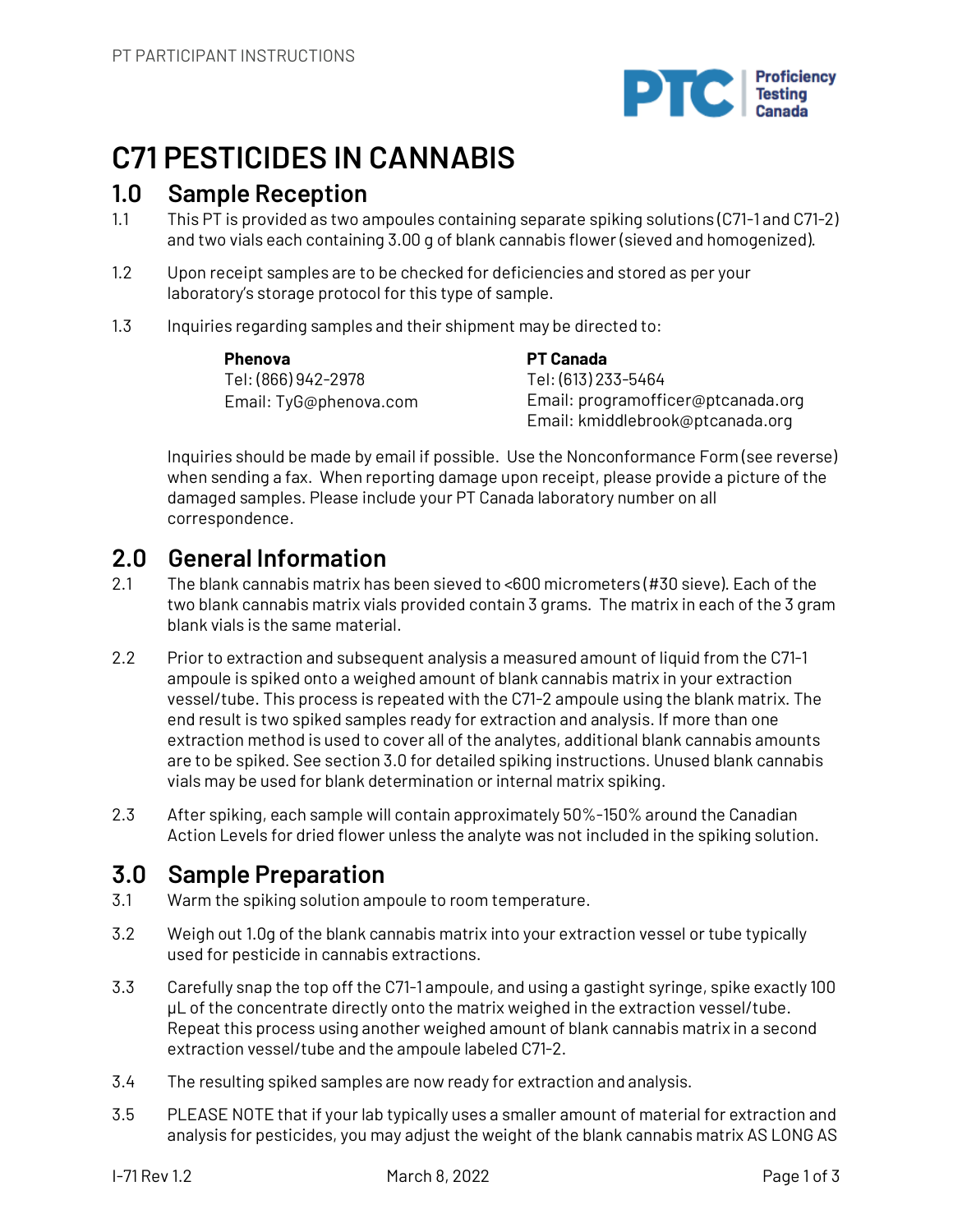you proportionally adjust the spiked amount of the C71-1 and C71-2 concentrates. As an example, if your lab typically extracts 500mg for pesticides, you can weigh out 500mg of the blank matrix and spike using **50 µL** of the concentrate.

3.6 Due to the instability of some pesticides on the cannabis flower matrix, it is suggested that you extract the PT immediately after spiking.

# **4.0 Sample Analysis**

4.1 The samples are now ready to extract and analyze per your normal procedures.

# **5.0 Reporting Results**

- 5.1 Results must be reported by midnight of the study deadline (see the General Proficiency Testing Information sheet included with the shipment for details).
- 5.2 For this PT, assume 1.00 g sample size when calculating and reporting results. This will be correct if you used a smaller weight of blank cannabis matrix AND a proportional spiking amount. As well, assume 0% moisture, no dry weight adjustment is necessary when reporting results.
- 5.3 If the analyte is non-detect please report as <### (e.g., <0.01).
- 5.4 Report results in µg/g.

## **6.0 Safety**

6.1 The PT samples are designed for use by laboratory professionals familiar with cannabis samples and potentially hazardous materials.